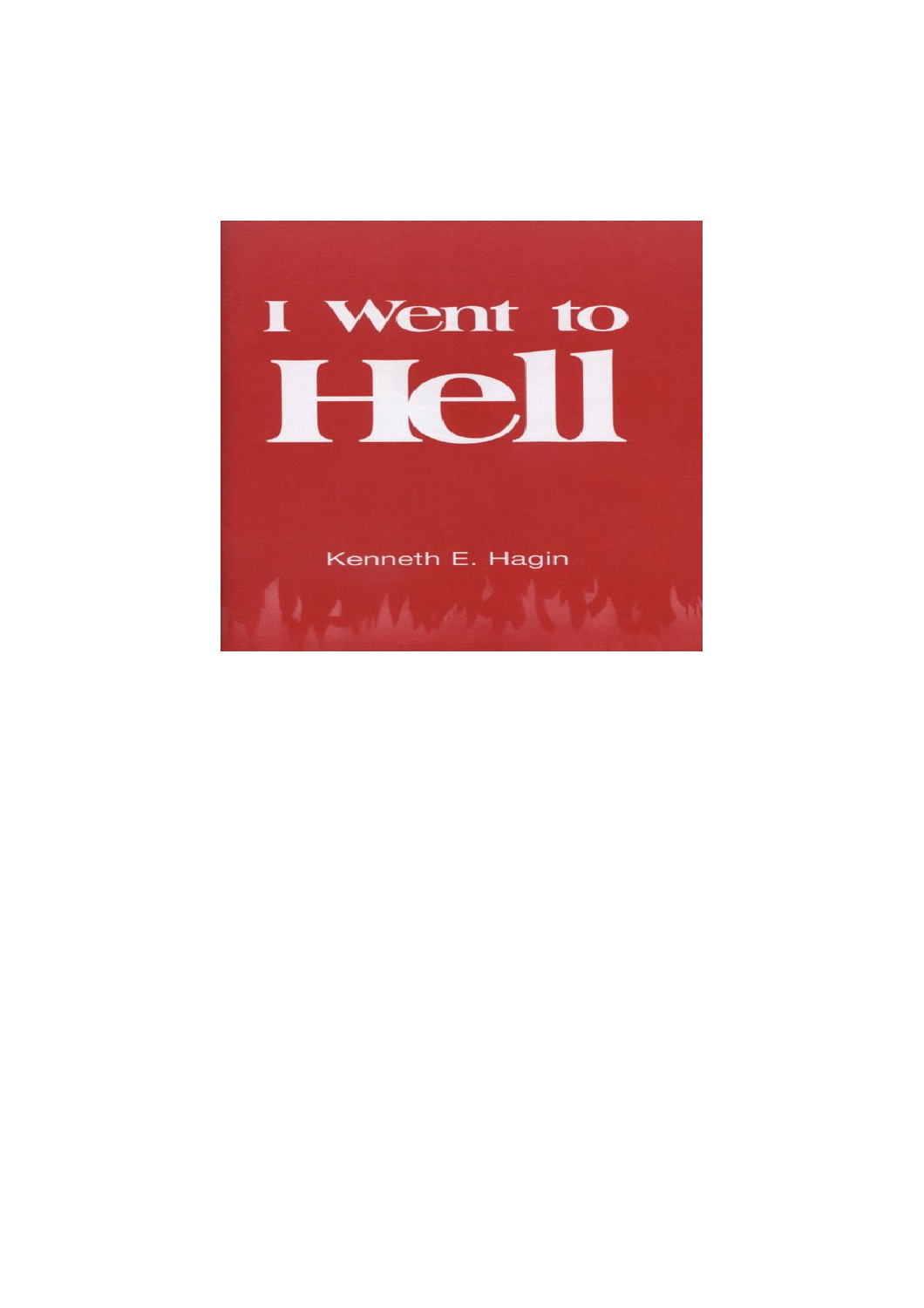Twenty-First Printing 2005

## **I Went to Hell**

By Kenneth E. Hagin

## **Contents**

- 1 The Church Member Who Went to Hell.
- 2 Death and the Glory Cloud
- 3 Dying Without God

## A Sinner's Prayer to Receive Jesus as Savior

## **Chapter 1**

## **The Church Member Who Went to Hell**

I was born and raised Southern Baptist.

I thought the Lord Jesus Christ and all of His disciples were Southern Baptist. It came as a real shock to me when I found out that they weren't.

I got to reading the Bible one day and decided that Paul couldn't have been Baptist, because he said, *"I thank my God I speak with tongues* ...." (1 Cor. 14:18). I had never heard any Baptist say that!

Being born and raised Southern Baptist, I felt sorry for everybody who wasn't Baptist. But, you know, friends, you can be a church member and not be a Christian.

Even though I'm a member of a church and believe in going to church, just going to church won't save you or make you a Christian any more than going to the barn will make you a cow! Being a member of a church won't make you a Christian any more than being a member of a country club will make you a Christian. You have to be born again.

We've got too many people who think they're a Christian just because they're a member of a church.

I joined the church when I was 9 years old. The reason I joined was because my Sunday School teacher said to all of us boys one Sunday morning, "How many of you want to go to heaven?" Well, every one of us wanted to go to heaven. So the Sunday School teacher said, "When the pastor, Dr.

So-and-so, gives the invitation this morning, you just go down to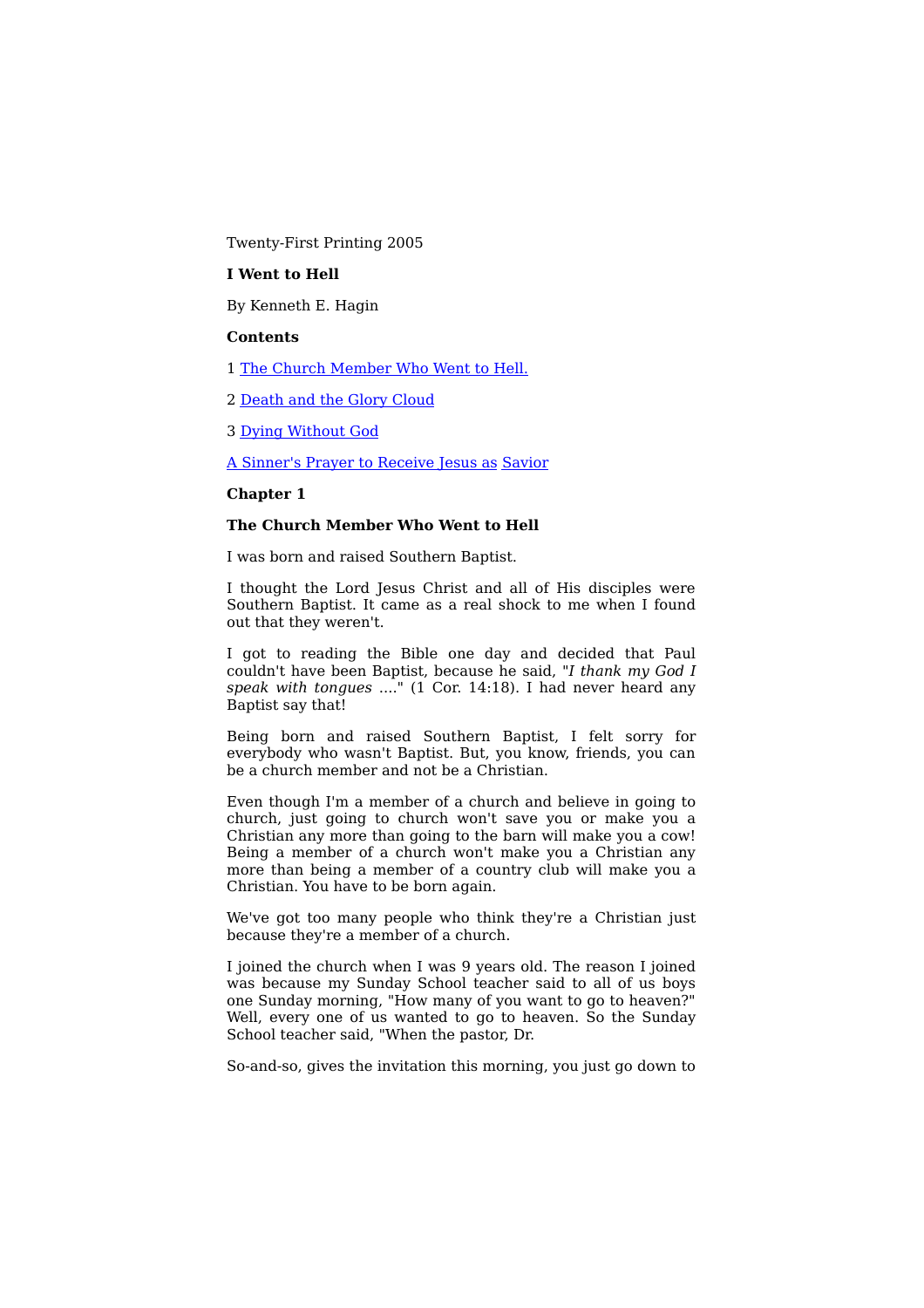the front."

Since we all wanted to go to heaven, when the invitation was given, several of us marched right down to the front and shook hands with the preacher. We joined the church and were baptized in water. And I really, actually, thought I was a Christian.

Later when I got into an evangelistic-type service—even one sponsored by my own church—and the Spirit of God began to deal with me about being saved, I'd say to myself, *I'm already saved. I belong to the church. I've been baptized in water. I'm already a Christian.*

I was born prematurely with a deformed heart. I weighed less than two pounds at birth. In my day, more than 75 years ago, they didn't have incubators to put premature babies in, so the possibility of my living was practically nil. Nevertheless, I did survive, but I never ran and played like other little children. I never had a normal childhood.

When I was 15 years old, I became totally bedfast. Five doctors said I had to die; I couldn't live. But it was there, on the bed of sickness, that I was born again on the 22nd day of April 1933 in the south bedroom of 405 N. College Street in the city of McKinney, Texas. It was 20 minutes till 8 o'clock on a Saturday night.

This south bedroom had a fireplace.

Grandpa had a clock on the mantelpiece.

My mother, grandmother, and youngest brother, Pat, were sitting there in the room with me, for I had taken a turn for the worse. The doctor had been called.

(Remember, in 1933, doctors made house calls.)

Just as Grandpa's clock struck 7:30, my heart stopped beating within my bosom.

And I could feel, faster than you could snap your fingers, the blood cease to circulate way down at the end of my toes.

My toes seemed to go numb. This numbness spread to my feet, my ankles, my knees, my hips, my stomach, my heart—and I *leaped* out of my body.

I did not lose consciousness; I leaped out of my body like a diver would leap off of a diving board into a swimming pool. I knew I was outside of my body. I could see my family in the room, but I couldn't contact them.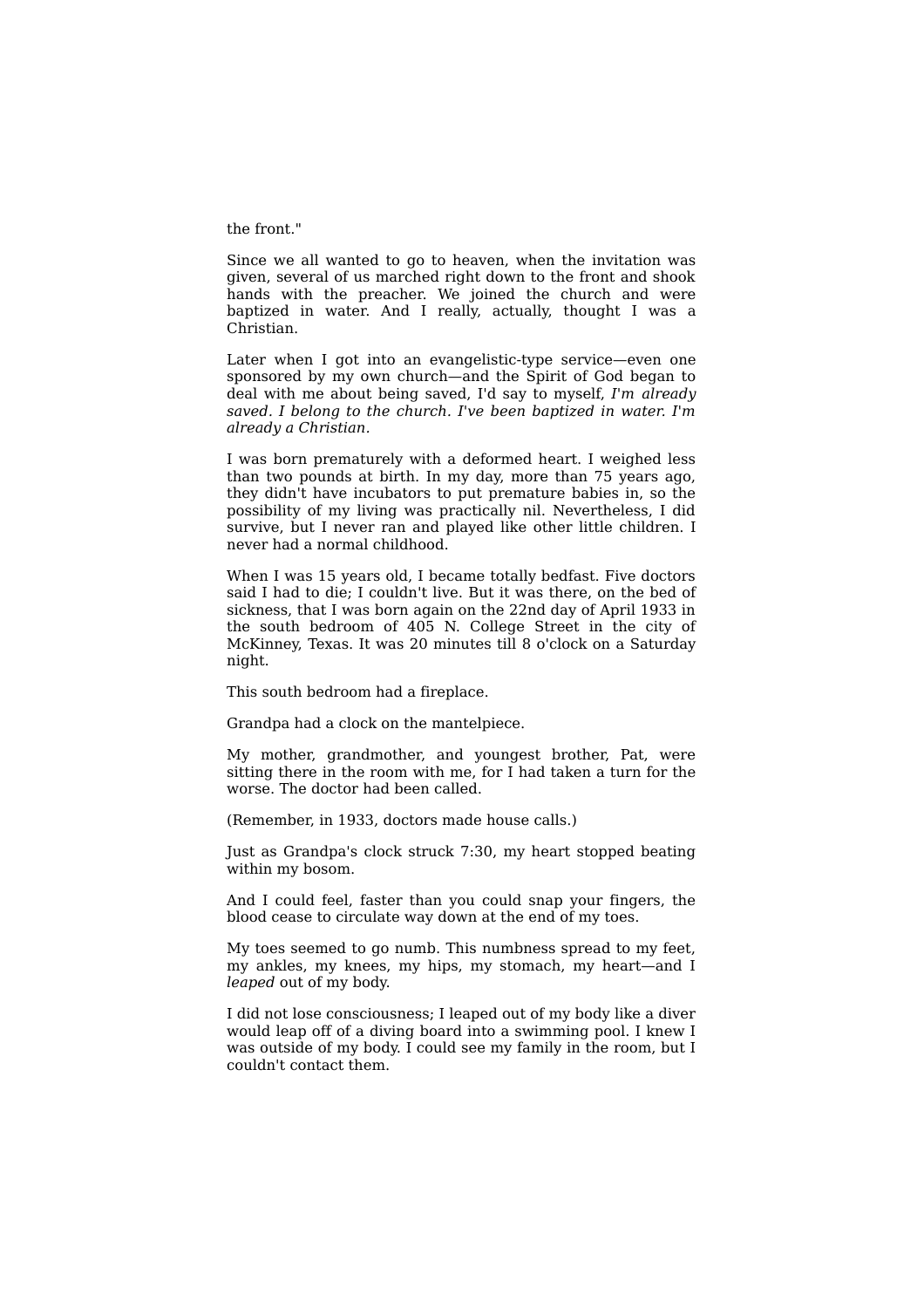I had it in my mind to say goodbye to Momma, Granny, and my little brother, but I leaped out of my body before I could get the words out fully.

I began to descend—down, down, into a pit, like you'd go down into a well, cavern, or cave. I did not know that my physical voice picked that up. As I was trying to say goodbye, I knew I was going down into that place. All three of my family members who were present testified later, "When you said goodbye, your voice sounded like you were way down in a cave or cavern or something."

And I continued to descend. I went down feet first—down, down, down, down. I could look up and see the lights of the earth.

They finally faded away. Darkness encompassed me 'round about—darkness that is blacker than any night man has ever seen. It seemed that if you had a knife, you could cut a chunk of it out. You couldn't see your hand if it was one inch in front of your nose.

The farther down I went, the darker it became—and the hotter it became—until finally, way down beneath me, I could see fingers of light playing on the wall of darkness. And I came to the bottom of the pit.

This happened to me more than 60 years ago, yet it's just as real to me as if it had happened week before last. Spiritual things never grow old.

When I came to the bottom of the pit, I saw what caused the fingers of light to play on the wall of darkness. Out in front of me, beyond the gates or the entrance into hell, I saw giant, great orange flames with a white crest.

I was pulled toward hell just like a magnet pulls metal unto itself. I knew that once I entered through those gates, I could not come back. I endeavored to slow down my descent, because when I came to the bottom of the pit, there still was a slant downward.

I was conscious of the fact that some kind of a creature met me at the bottom of that pit. I didn't look at it. My gaze was riveted on the gates, yet I knew that a creature was there by my right side.

I didn't know until a good many years later, when I discovered it in the Book of Isaiah, that the Bible says, *"Hell from beneath is moved for thee to meet thee at thy coming: it stirreth up the dead for thee ....* " (Isa. 14.9).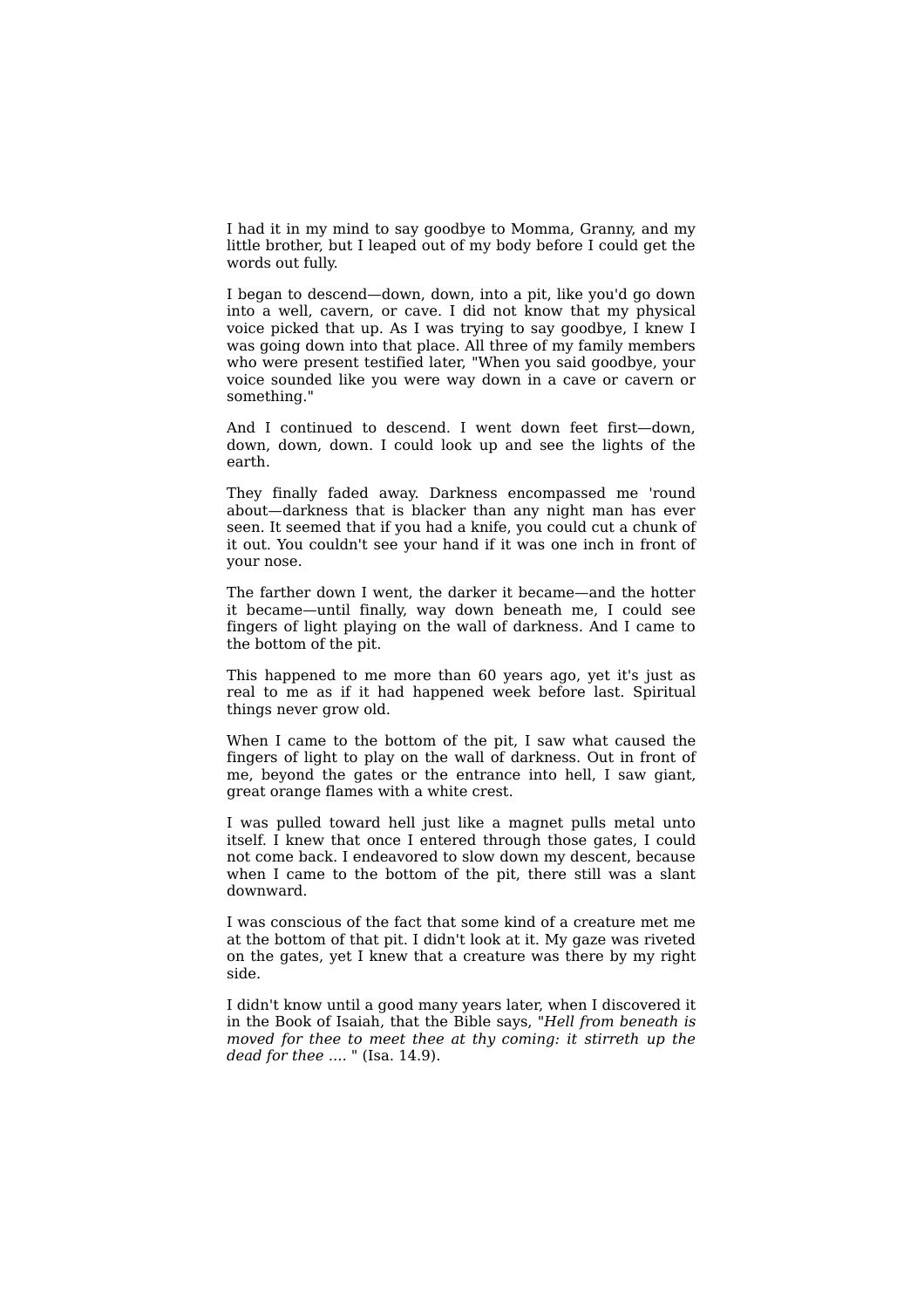That creature, when I endeavored to slow down my descent, took me by the arm to escort me in. When he did, away above the blackness and the darkness a voice spoke. It sounded like a male voice, but I don't know what he said. I don't know whether it was God, Jesus, an angel, or who. He did not speak in the English language; it was a foreign language.

That place just shook at the few words he spoke! And the creature took his hand off of my arm. There was a power like a suction to my back parts that pulled me back. I floated away from the entrance to hell until I stood in the shadows. Then, like a suction from above, I floated up, headfirst, through the darkness.

Before I got to the top, I could see the light. I've been down in a well; it was like you were way down in a well and could see the light up above.

I came up on the porch of my Grandpa's house. We lived in one of those old-fashioned houses they used to build down in Texas with a porch nearly all the way around the house. I came up on the south side of the house. I could see Grandpa's porch swing there. I could see the giant cedar trees in the yard. I stood there on the porch just for a second.

Then I went right through the wall—not through the door, and not through the window—through the wall, and seemed to leap inside my body like a man would slip his foot inside his boot in the morning time.

Before I leaped inside my body, I could see my grandmother sitting on the edge of the bed holding me in her arms. When I got inside of my body, I could communicate with her.

I said to her—and I don't know how I knew it—"Granny, I'm going again, and I won't be back."

She said, "Son, I thought you weren't coming back that time!"

I said, "Granny, where's Momma? I want to tell her goodbye."

I looked around the room; she wasn't there.

She said, "Son, I told your mother you were gone, and she rushed out the door, praying."

And then I heard her. She was over on the north side of the house. She came back around the porch, praying at the top of her voice.

People told me later that they could hear her crying and praying for blocks around.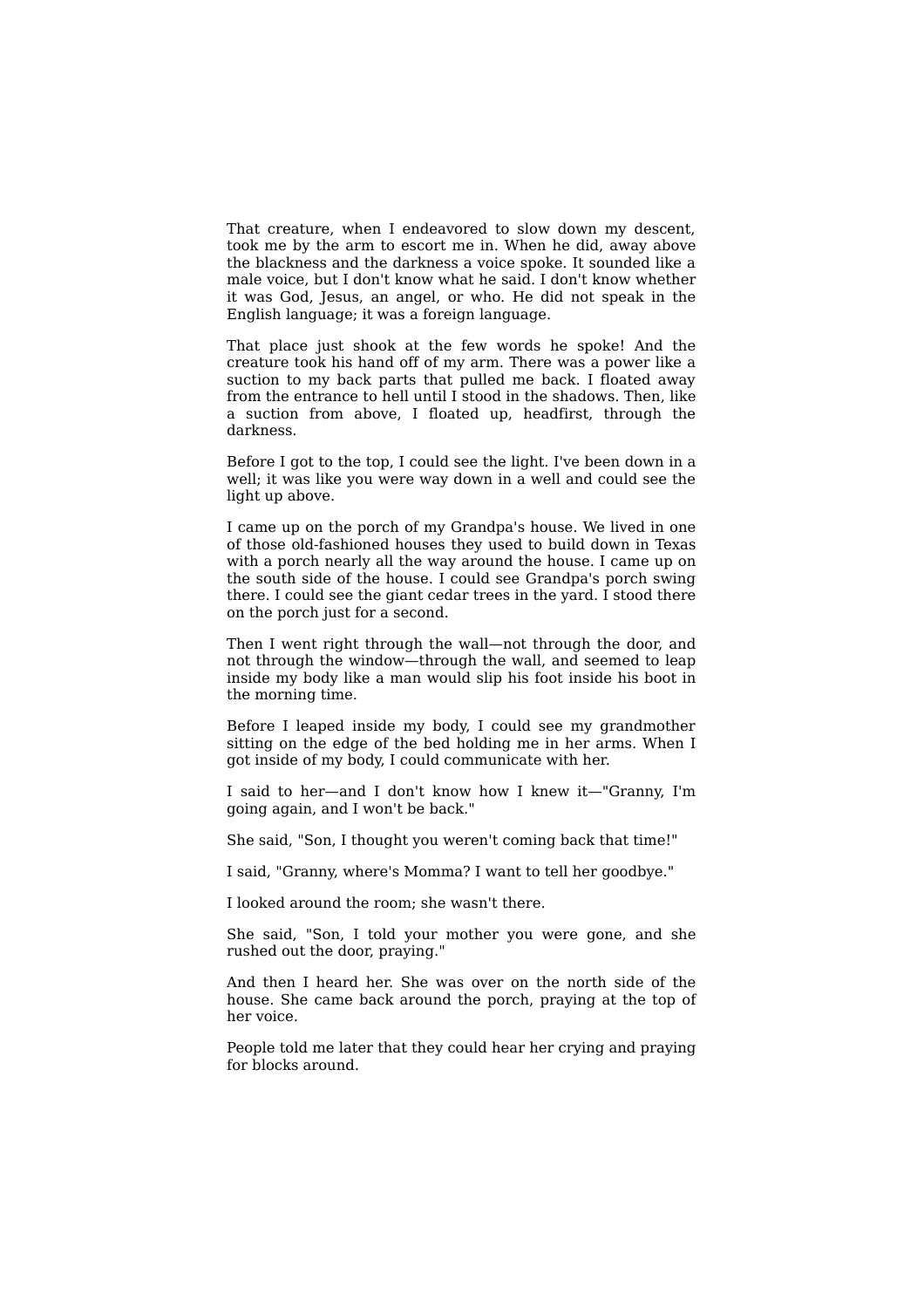When I said, "I want to tell Momma goodbye," my grandmother called to her:

"Lillie!" but she couldn't make her hear her, because Momma was praying so loud.

If you're not ready to go, you want somebody with you. You're afraid! I said, "Granny, don't leave me! Don't leave me!

I'm afraid I'll go while you're gone! I want somebody with me! Don't leave me!"

And so she gathered me in her arms again.

And I said, "Tell Momma I said goodbye.

Tell Momma I love her. Tell Momma I appreciate her staying with us." (My daddy forsook us when I was 6 years of age, and Momma was left with four children to endeavor to make a living for. With all the trouble she had had, and being just a baby Christian and not knowing how to cast her burden upon the Lord, she had had a complete nervous, mental, and physical breakdown.)

And I said, "Tell Momma I appreciate everything she has ever done for me and for all of us. And you tell Momma that I said if I've ever put a wrinkle in her face or a gray hair in her head, I'm sorry. And I ask her to forgive me."

I felt myself slipping. I said, "Granny, I'm going again. You've been a second mother to me when Momma's health failed."

We four children went to live with different kinfolk when our mother became ill. I went to live with my grandmother on my mother's side of the family. My grandmother used to always call me "my boy," and she'd always say, "Kiss me right there—kiss me right there."

So I kissed her on the cheek and said goodbye.

My heart stopped for the second time.

It's almost as real to me today, over half a century later, as it was that day.

I could feel the blood cease to circulate.

The tips of my toes went numb—then my feet, ankles, knees, hips, stomach, and heart. I leaped out of my body and began to descend: down, down, down, down. Oh, I know it was just a few seconds, but it seemed like an eternity.

Down, until the darkness encompassed me 'round about. The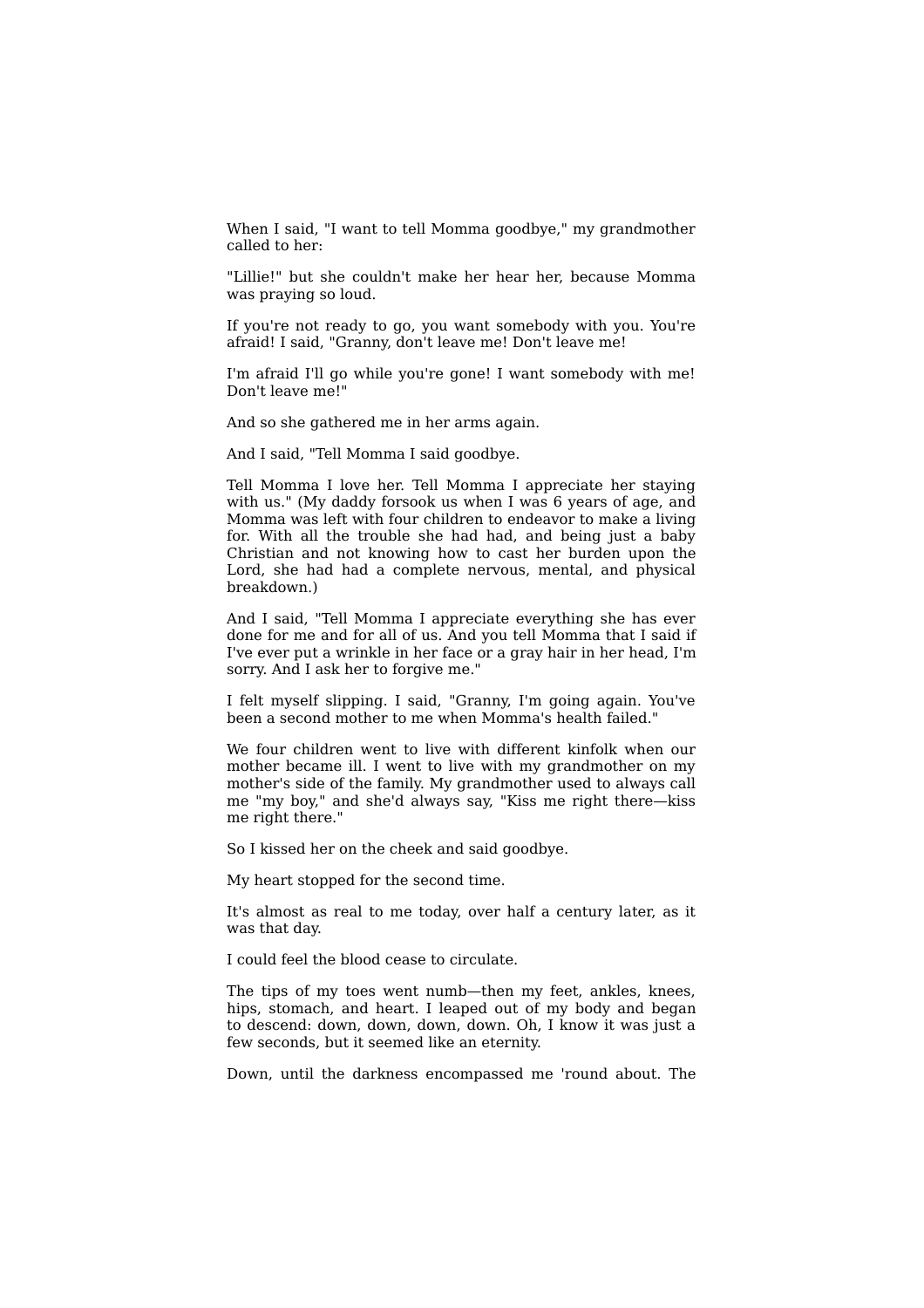lights above faded away. The farther down I went, the hotter and darker it became, until I came again to the bottom of the pit and saw the entrance to hell, or the gates, as I call it. I was conscious that that creature met me.

I endeavored to slow down my descent—it seemed like I was floating down—yet it seemed like there was a pull that pulled me downward. And that creature took me by the arm. When he did, that voice spoke again—a man's voice. It was a foreign tongue. I don't know what he said, but when he spoke, that whole place just shook. That creature took his hand off of my arm.

It was like a suction to my back. I never turned around; I just came floating back into the shadows of darkness. And then I was pulled up, headfirst. I could see the lights of the earth above me before I came up out of the pit. The only difference this time was that I came up at the foot of the bed.

The first time I had come up on the porch. This time I came up at the foot of the bed. For just a second I stood there. I could see my body lying there on the bed. I could see Grandma as she sat there holding me in her arms. I seemed to leap from the foot of the bed inside my body through my mouth.

When I got back inside my body, I could communicate with Granny. I said, "Granny, I'm going again, and I won't be back this time."

She said again, "Son, I thought you weren't coming back that time."

I said, "Granny, where is Grandpa? I want to tell Grandpa goodbye."

She said, "Son, you know your Granddad went down to the east part of town to collect rent off of some of his rent houses."

"Oh," I said, "I remember that now. I just forgot momentarily."

I said, "Granny, tell Grandpa goodbye.

I've never known what it means to have a daddy. He's been the nearest to a daddy I've known. He gave me a home when I had none. Tell him I appreciate him. Tell him I love him. Tell Grandpa that I said goodbye."

Then I left a word for my only sister, the oldest child, and my oldest brother, and then I said, "Where's Pat?" Pat was my little brother, 9 years old.

Granny said, "Well, he ran next door and called the doctor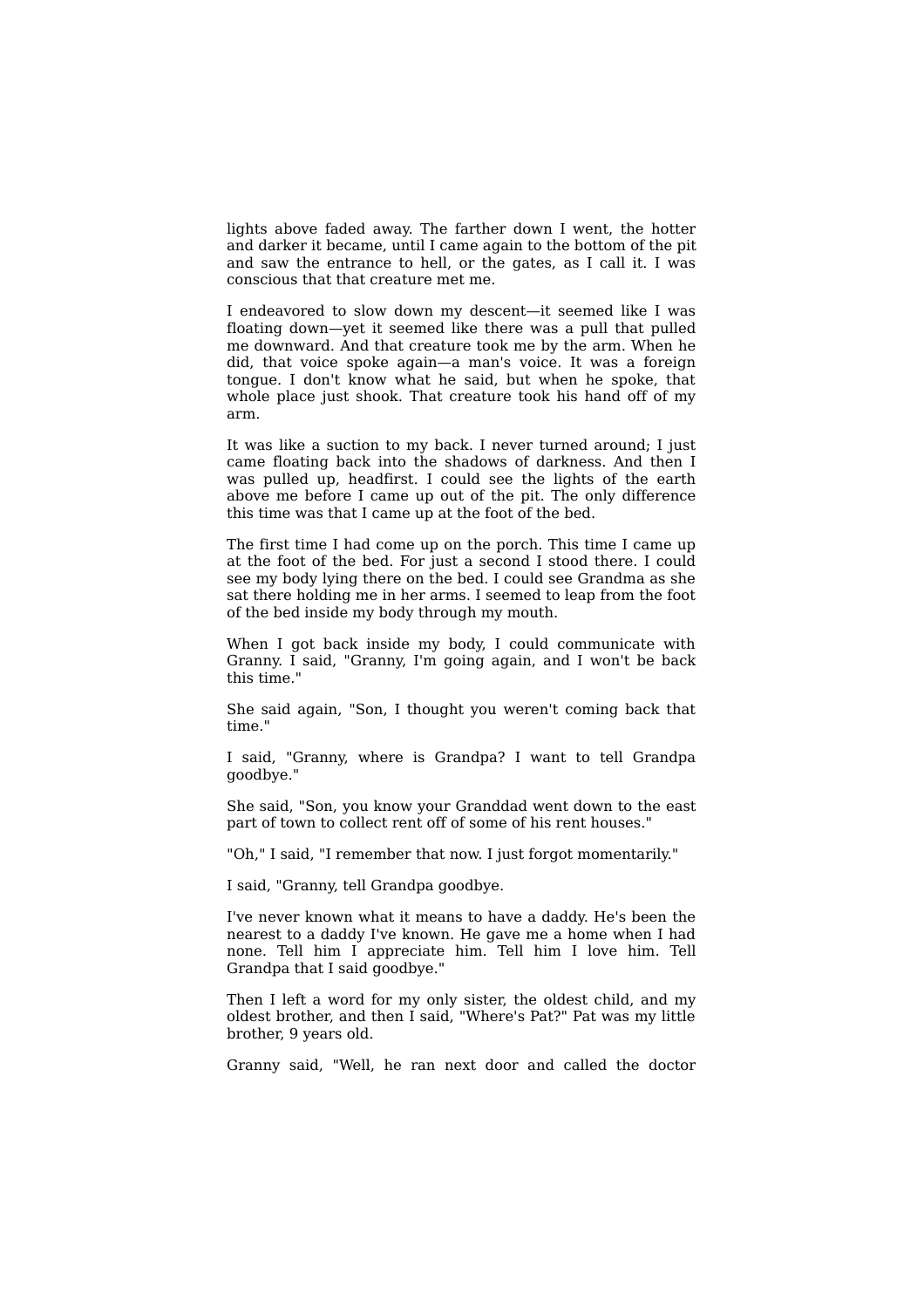again."

I left a word for each one of them, and my heart stopped for the third time.

I could feel the circulation as it cut off.

Suddenly my toes went numb. Faster than you can snap your fingers, my toes, feet, ankles, knees, hips, stomach, and heart went dead—and I leaped out of my body and began to descend.

Until this time, I thought, This is not happening to me. This is just a hallucination. It can't be real!

But then I thought, *This is the third time. I won't come back this time!* Darkness encompassed me 'round about, darker than any night man has ever seen. The Bible talks about men and women being cast into "outer darkness," where there is *"weeping and gnashing of teeth"* (Matt. 8:12).

And in the darkness, I cried out, "God! I belong to the church! I've been baptized in water!" (You see, I was telling Him, "I shouldn't be going this direction; I'm going the wrong direction!")

I waited for an answer, but there was no answer; only the echo of my own voice through the darkness. And the second time I cried a little louder, "God! I belong to the church! I've been baptized in water!"

I waited for an answer, but there was no answer; only the echo of my own voice as it echoed through the darkness.

I would scare a congregation out of their wits if I ever imitated the way I screamed the third time, although if I could scare them out of hell and into heaven, I'd do it.

I'd flat do it!

I literally screamed, "GOD! GOD! I BELONG TO THE CHURCH! I'VE BEEN BAPTIZED IN WATER!" But you see, although being baptized in water is right, although belonging to the church is right, *it takes more than belonging to the church and more than being baptized in water to miss hell and go to heaven!*

And all I heard was the echo of my own voice as it echoed through the darkness.

I came again to the bottom of that pit.

Again I could feel the heat as it beat me in the face. Again I approached the entrance, the gates into hell itself. That creature took me by the arm. I intended to put up a fight, if I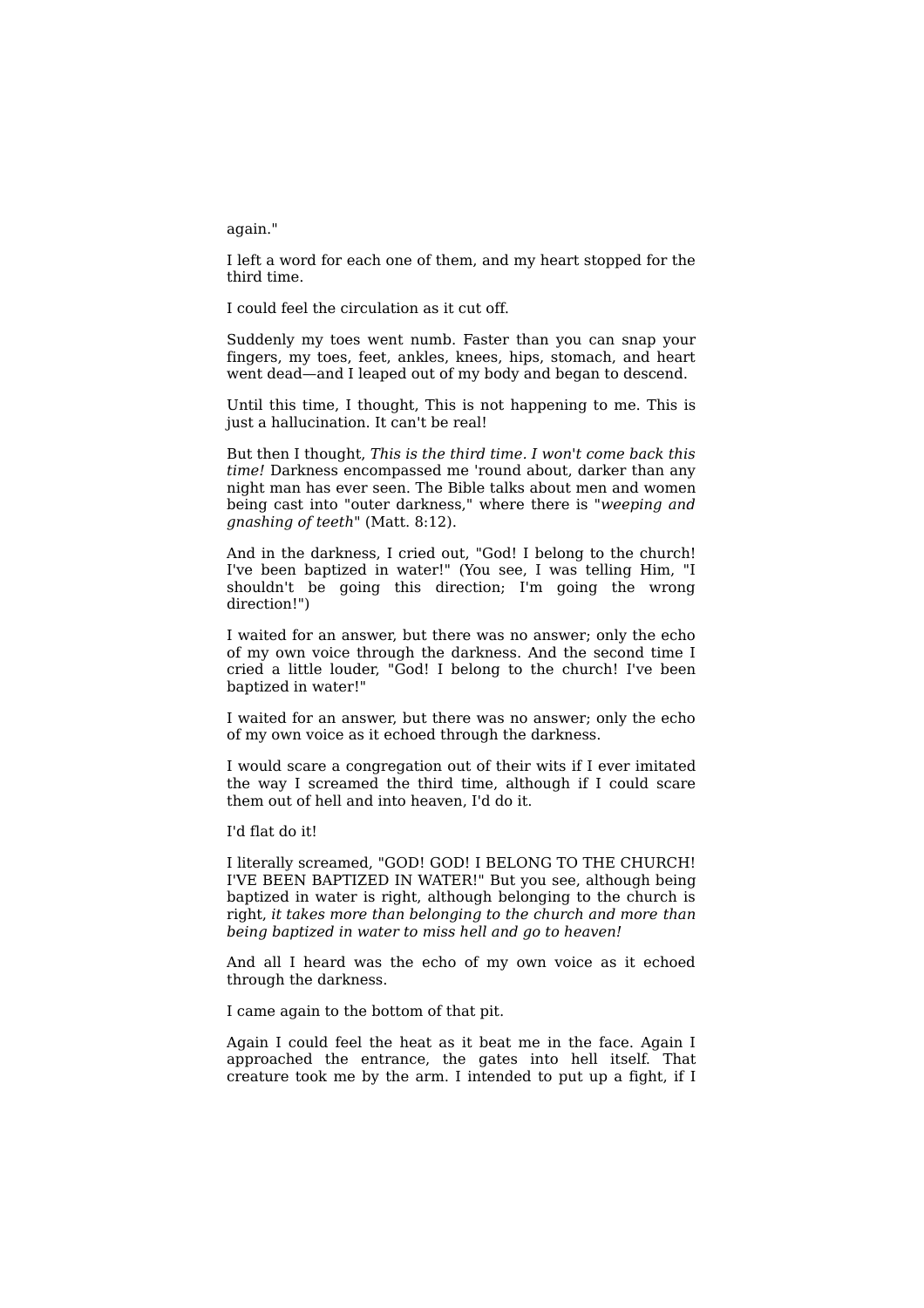could, to keep from going in. I only managed to slow down my descent just a little, and he took me by the arm.

Thank God that voice spoke. I don't know who it was—I didn't see anybody—I just heard the voice. I don't know what he said, but whatever he said, that place shook; it just trembled. And that creature took his hand off my arm.

It was just like there was a suction to my back parts. It pulled me back, away from the entrance to hell, until I stood in the shadows. Then it pulled me up headfirst.

As I was going up through the darkness, I began to pray. My spirit, the man who lives inside this physical body, is an eternal being; a spirit man. I began to pray, "O God!

I come to You in the Name of the Lord Jesus Christ. I ask You to forgive me of my sins and to cleanse me from all sin."

I came up beside the bed. The difference between the three experiences was that I came up on the porch the first time; I came up at the foot of the bed the second time; and I came up right beside the bed the third time and leaped right inside my body.

When I got inside my body, my physical voice picked up my prayer right in the middle of the sentence. I was already praying out of my spirit; my physical voice picked up my prayer and continued to pray.

Now, this happened in 1933. We didn't have all the automobiles in 1933 that we have today; it was the Depression! But they tell me between me and Momma praying so loud traffic was blocked up for two blocks on either side of our house.

I want you to know that it was just like a two-ton weight lifted off of my chest.

Peace came on the inside. I looked at Grandpa's old clock on the mantelpiece, and it said 20 minutes till 8 o'clock. All of that happened in 10 minutes!

So I was born again at 20 minutes till 8 o'clock on April 22, 1933 in the south bedroom, and I've been saved ever since.

I still was bedfast, and the doctor said that I had to die. In fact, five doctors said that I had to die. One of them had practiced at the great Mayo Clinic. He said, "You don't even have one chance in a million," so I thought I had to die.

But I'll tell you what I did: I praised myself to sleep every night. All the lights would be out in the house; everybody would be in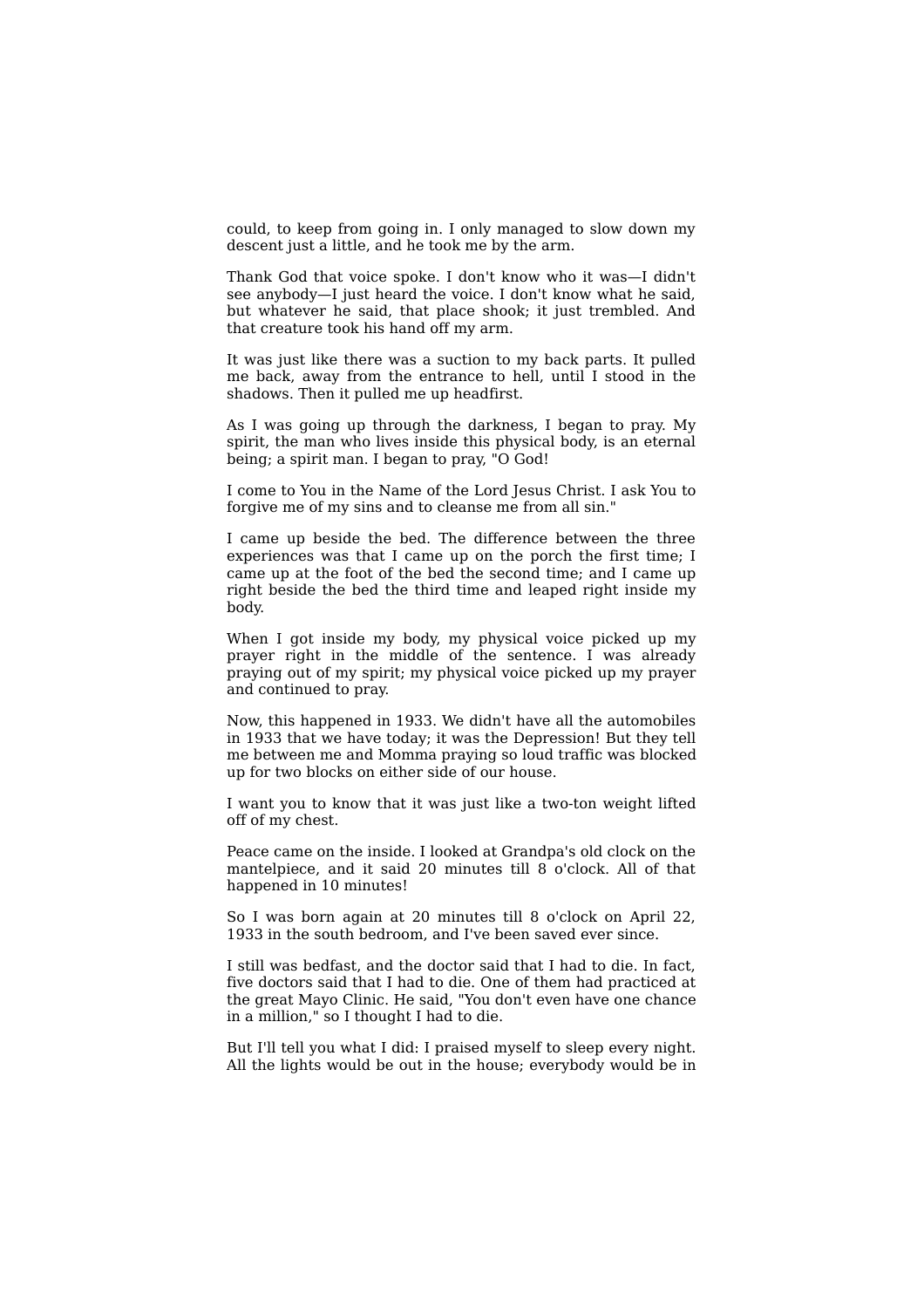bed. I'd be left alone, just a boy of 15, with my own thoughts.

The doctor had squared with me. He said, "You know, the condition your heart is in, you could die at any moment. Somebody could be in the room with you, look out the window for a second, then look back at you and you'd be gone without a sound. Or they may find you dead in bed some morning."

I said, "They may find me dead in bed in the morning, but, oh, I'm so glad that I didn't go to hell!"

At night, I'd start saying quietly to myself, "Thank You, Jesus. Glory to God.

Praise the Lord. I'm going to put a smile on my face. If they find me dead with a smile on my face, they'll know that I died happy!"

## **Chapter 2**

# **Death and the Glory Cloud**

I was bedfast 16 months before I was healed. Four months after I was born again, the 16th day of August 1933, just four days before my 16th birthday—it was on a Wednesday—I was dying. Now, I knew all that day I was dying. I'd had too much experience with dying not to know.

They had moved me to the north bedroom. My little brother, 9 years old, was there by me, because somebody had to be with me all the time. I was very low.

The temperature got to be 106 that day.

We didn't have any air-conditioning in 1933.

If people had anything, they just had a fan to blow a little air around, but we didn't even have a fan.

The doors and windows were all open, yet my body was so cold. By 1 o'clock the temperature was already over 100—it reached its highest peak of 106 about 3 o'clock—yet my body was so cold they wrapped me in blankets. They got out all the hot water bottles, heated bricks, wrapped them, and put them around me, trying to warm me up.

At 1:30 in the afternoon on August 16, 1933, death came and fastened itself upon me. I said to my little brother, "Run and get Momma—quick! I want to tell her goodbye."

He rushed out of the room. And when he did, the whole room lit up with the glory of God. (The Bible says in the 7th chapter of Acts that when Stephen was stoned to death, he saw the glory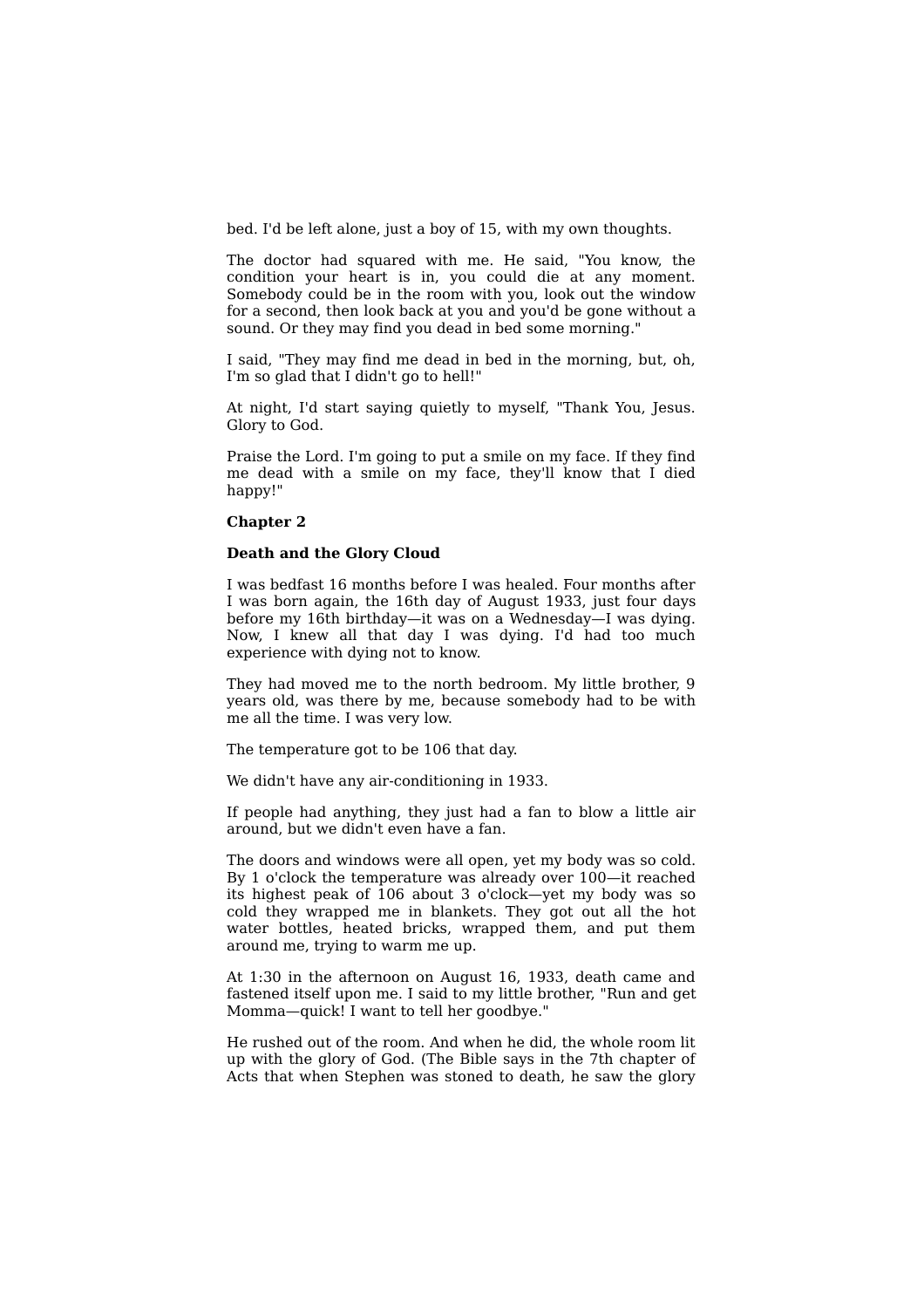of God, and Jesus standing at the right hand of the Father. If one goes back through the Old Testament and studies about the glory of God, you'll find it appeared many times as a cloud white, bright, and glistening.)

The whole room filled up with that bright light, brighter than the sun shining on snow, and you know how dazzling that is.

And I went up into that glory. I left my body and ascended. I got up about where the top of the house should be, looked back down into the room, and saw my body lying there on the bed, my eyes set and my mouth open in death.

I saw my mother stoop over me and take my hand in hers. And I heard a voice speak in the English language—I didn't see anything. I always thought it was Jesus, because it was a man's voice. He said, "Go back! Go back! Go back to the earth! Your work is not done!"

I descended and came back down into the room. As I slipped back inside my body, I said to Momma, as she held my hand in hers, "Momma! I'm not going to die now!"

She thought I meant that I wasn't going to die at that moment. I meant that I wasn't going to die at all then—I was going to live my life out and do the work of God. (It was a year later that I was healed as I acted upon God's Word in faith.)

When you get over in eternity, there's no such thing as time. For many years I never told about these experiences. To me they were too sacred to talk about. But after I had been in the ministry about 15 years—I started out as a Baptist boy preacher —the Lord began to say to me, "Tell them!" So I began to do what He said to do.

My mother had heard me tell about going to hell, but she had never heard me describe this other experience of going up in the glory. Shortly before she went to be with the Lord at 80 years of age, she was listening to me teach one day on the radio. I was teaching on "What It Means To Believe With the Heart," talking about the inward man and the outward man, and saying that to believe with the heart means to believe with your spirit—that man on the inside. To illustrate this teaching, I related this experience with the glory.

The next time I visited my mother, she said, "Son, I never heard that before until I heard you give it on the radio. But," she added, "there's more to that than you know.

Let me tell you my side and Granny's side."

She continued, "The way you tell it, you were up there in that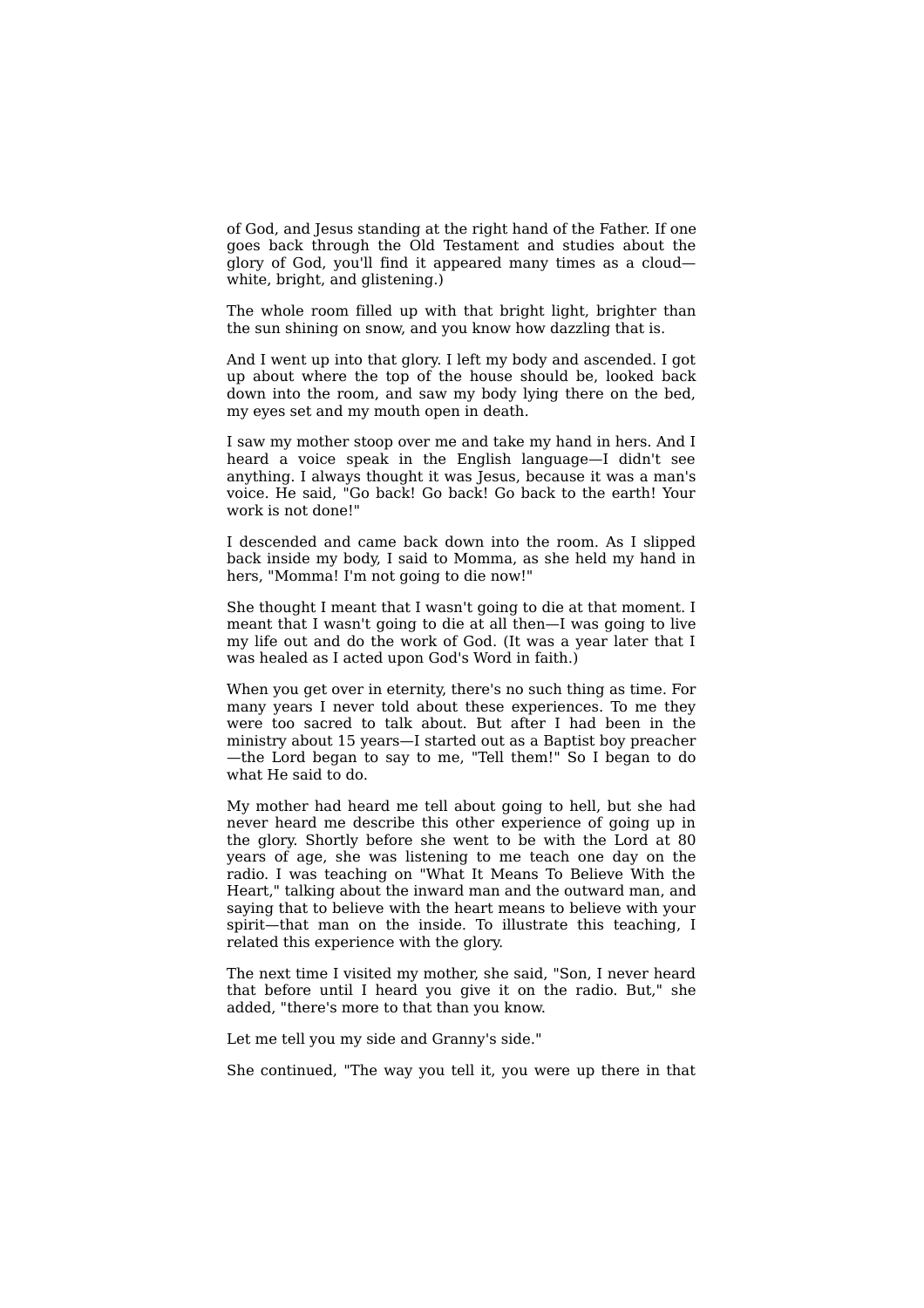glory maybe a few seconds. But it was more than 10 minutes that you were gone."

She said, "Pat came running back to the kitchen and said, 'Momma! Momma!

Granny! Granny! Ken's dying! Ken's dying!" I was the closest to your room, and I rushed out of the kitchen, up the hall, into the dining room, and started into the bedroom, but I couldn't get in!

"The door was open, but I couldn't get in. The room seemed to be full of something.

I sensed the presence of God—His glory—so I backed up by the dining room table and bowed my head to pray." (Momma couldn't see inside because she had been blind since I was a small boy.)

Granny Drake's account (she was 70 years of age then) was that she came running behind Momma. She tried to run through that glory and bounced off of it like you'd bounce off of a rubber ball. Then she backed up halfway across the dining room and made another run at it, and bounced off again. She backed all the way across the dining room, backed up against the wall, ran across the room, and couldn't get through the open door.

"Then she was almost overcome, so she hung onto the door frame and said, 'Why, Lillie, I can't see! The room is filled with something like a fog or a white cloud! I can't see the bed. I can't see Kenneth. I can't see into the room, and I can't get in there!"

Momma continued, "I told her, 'We'd better just wait.' I stood there with my head bowed, praying, for 10 minutes by that open door, yet your Granny still couldn't see into the room. Finally she said, 'Lillie, it's lifting—the cloud's lifting.'

"It was like a fog going away. She could see a little bit into the room, and then a little bit more. But we didn't dare go in until the last wisp was gone."

Granny could see it with her physical eyes. She was standing at the door. And when she said, "It's all gone," Momma rushed into the room.

She said, "I stooped over you and took your hand in mine, and you were gone.

About that time you said, 'Momma! I'm not going to die now.' "

From that day to this, I've never felt sorry for Christians who die, whether they're young, middle aged, or old. Yes, I know healing belongs to us, but we're all going home sometime. I've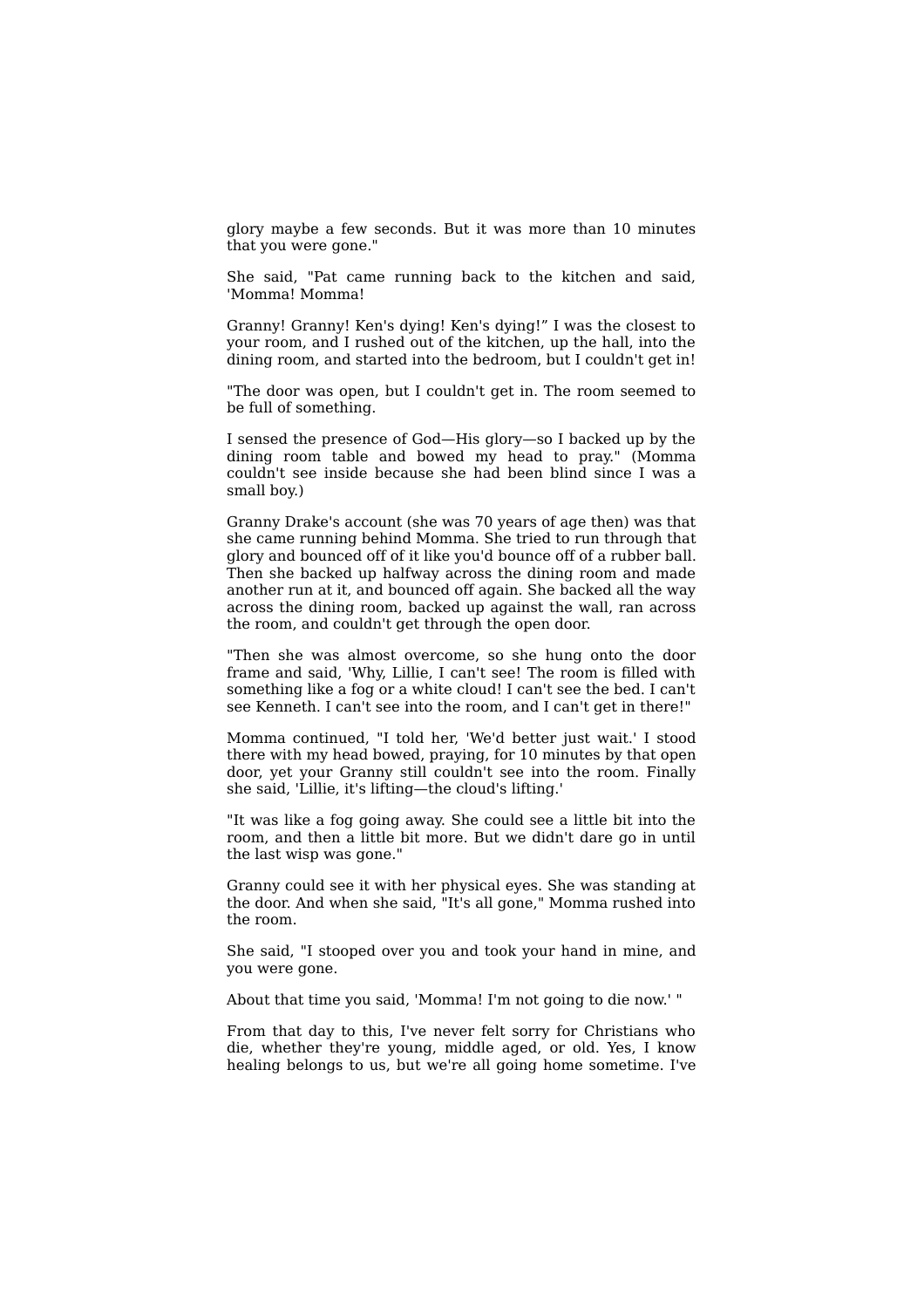never felt sorry for them, because I know where they went.

But, oh, it's another story for those who don't know the Lord!

#### **Chapter 3**

# **Dying Without God**

I remember when I was there on the bed of sickness, my grandmother had a distant cousin who would come to visit her. Their forebears had all come from Tennessee to settle up Texas years before. After nearly 40 years, they discovered that here were two cousins living within 30 miles of one another. This cousin lived in Sherman, Texas, so she'd come down and visit us maybe once every three months.

But you didn't dare talk to her about God. Her daughter would have to get her out of my room. She'd get to raving, "The *very idea!* I'll tell you—these preachers, trying to scare people, telling them there's a hell and a heaven! Why, when a person dies, they're dead just like a dog! Every church ought to be closed down and bombed! Every preacher ought to be killed! They're just in it for the money."

After I had been preaching for many years, my wife and I were in Sherman visiting her parents. Mr. Rooker said, "Kenneth, you remember L.?"

"Yes," I said.

"Well, her husband saw me and said, 'If Kenneth and Oretha come, we want them to come and visit us. Her mother is on her death bed, the doctors say.'"

So my wife and I went to their home. A woman came to the door, and I recognized she was the daughter, although I hadn't seen her for about 12 years.

I said, "I'm Kenneth Hagin."

She said, "Oh, you're Lillie's boy! You're the one who made the preacher?"

"Yes," I said. "That's right."

She grabbed my hand and began to cry.

She said, "Kenneth, you remember Momma.

You remember how she was. You couldn't talk to her about God."

I said, "I remember."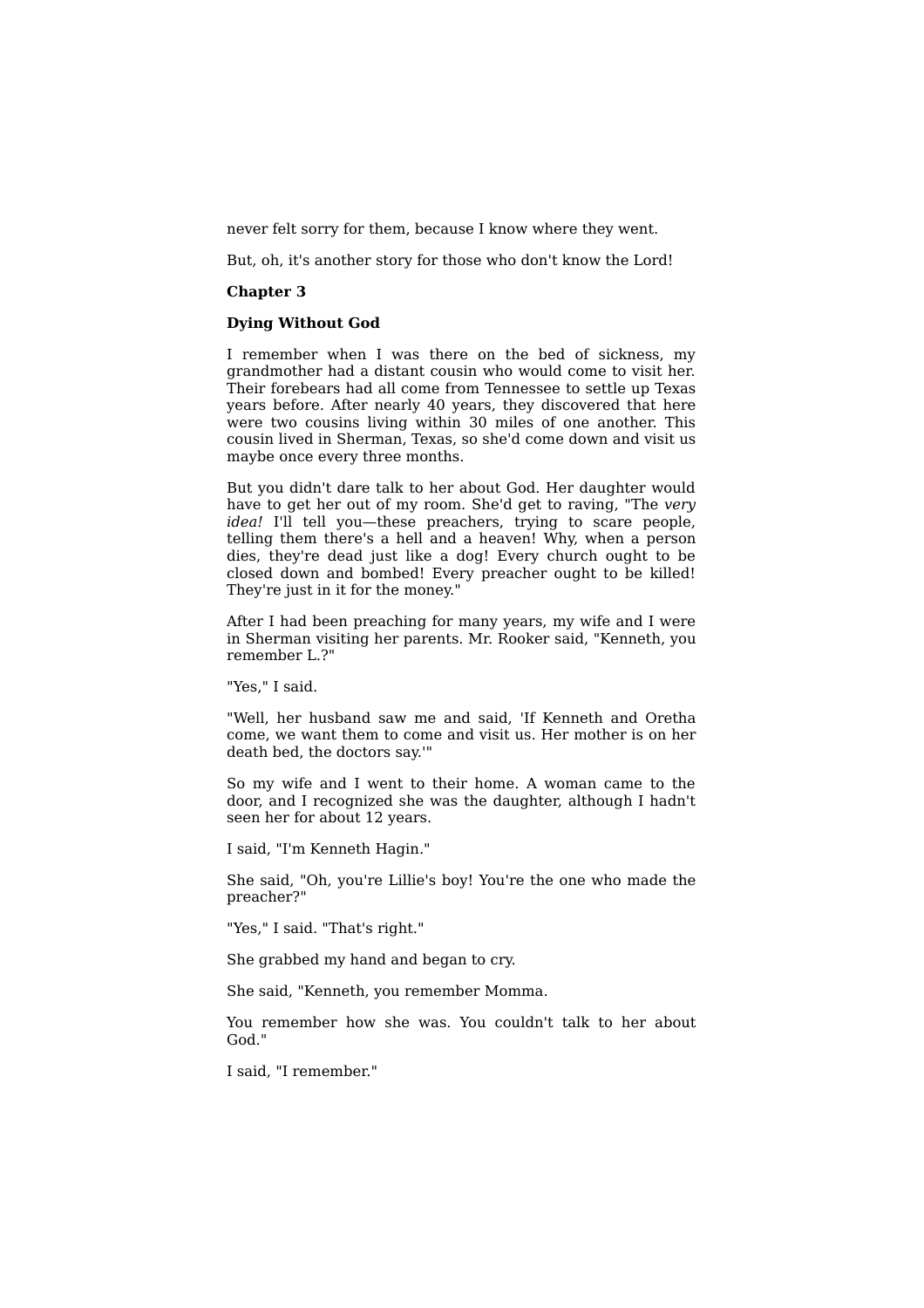She said, "Would you talk to her? She's in the bedroom there on a hospital bed. The doctor left just a few minutes ago. He said she's dying. Will you talk to her?"

I said, "I will, L., if I can."

She took me by the hand and led me to a back bedroom. She opened the door, and we stepped up to a hospital bed. And here was this woman some 72 years old. The hospital bed was cranked up, and she was lying in a half-seated position.

Her mouth was open. Her eyes were open. They looked like marbles. There was a death rattle in her throat.

L. took her mother by the hand and said, "MOMMA!" Her eyes never moved.

They were set, glassy, like marbles. Her mouth never moved. It was open. There was a rattle in her throat. She breathed once in a while.

"MOMMA!" No answer.

"MOMMA!" No answer.

The daughter leaned down to her ear and called a little louder. "MOMMA!" I was standing right beside her, stooped over.

Those lips, those eyes never moved, and they never shut. They were wide open. Then the lips began to move just a little, and from somewhere down inside, a voice said, "Yeah? Yeah?"

"MOMMA! Do you know who this is?"

"Yeah. It's my baby." (It *was* her baby, although I guess the daughter was 50 years old.)

She said, "MOMMA! There's somebody here to see you." There was a faint gurgle in response.

She said "MOMMA! You remember Aunt Sally down in McKinney? You remember her daughter Lillie? You remember her son that was on the bed—Kenneth—the one that made a preacher?"

When she said the word "preacher," her mother jumped like somebody had shot her—yet her eyes never moved. She reached up and said, "Kenneth, Kenneth! Where are you? Where are you?"

I took her hand, and she said, "Oh, Kenneth, Kenneth! You're a preacher—tell me there is no hell! Oh, tell me! I said there wasn't any hell. I said there wasn't any. I said every preacher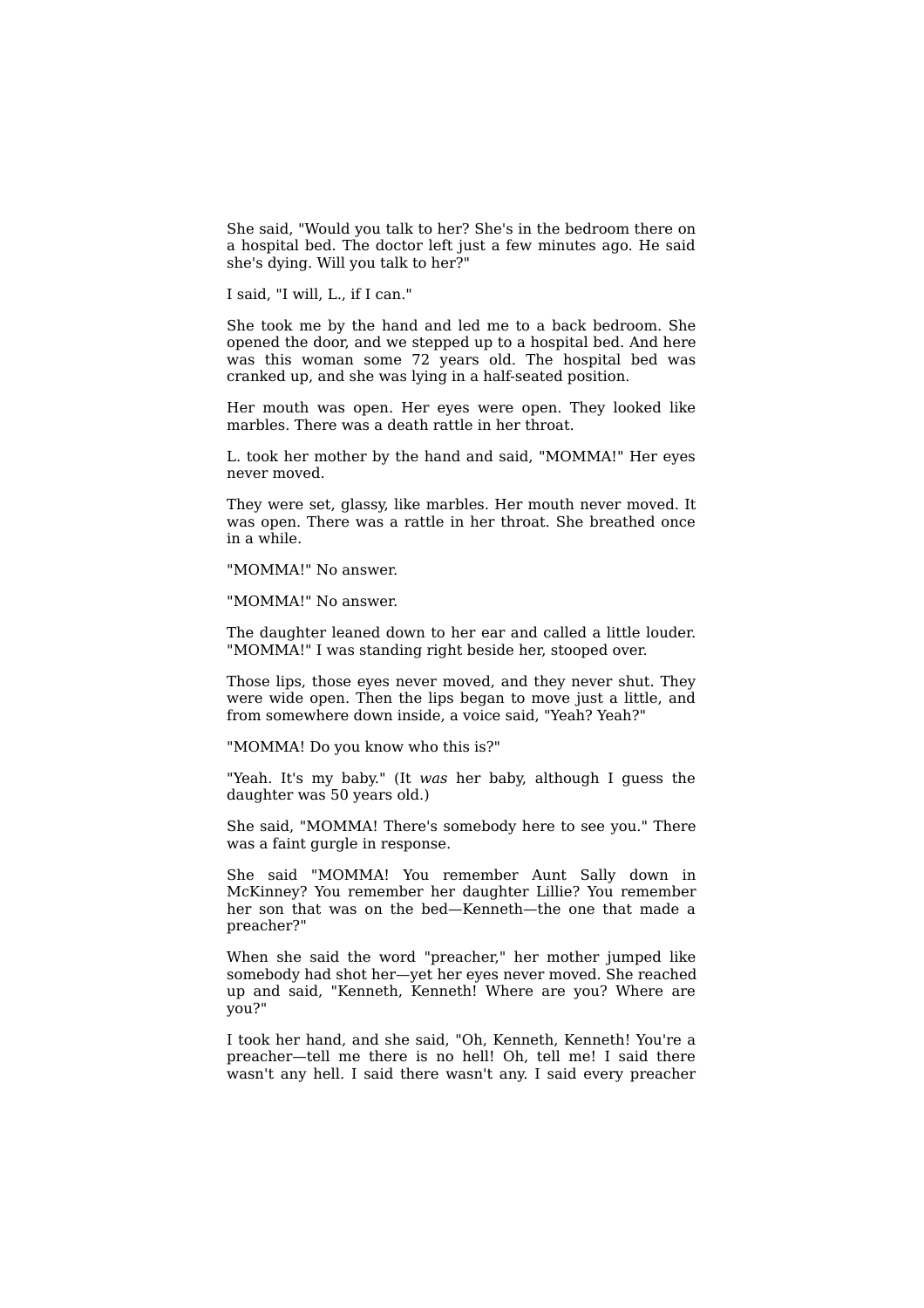ought to be killed. I'm afraid! Oh, I'm afraid! I'm afraid!

"It's so dark. It's so dark. IT'S SO DARK! IT'S SO DARK! It's ..." And she fell back on the pillow. We couldn't get through to her.

And she died and went to hell, crying, "It's so dark! It's so dark!"

Men and women, boys and girls, young men and young women: There *is* a heaven to gain and there *is* a hell to shun. This may seem old-fashioned to some, but the old-fashioned Gospel is still true today.

## **A Sinner's Prayer to Receive Jesus as Savior**

Dear Heavenly Father ...

I come to You in the Name of Jesus.

Your Word says, *"... him that cometh to me I will in no wise cast out"* (John 6:37), so I know You won't cast me out, but You take me in and I thank you for it.

You said in Your Word, *"Whosoever shall call upon the name of the Lord shall be saved"*

(Rom. 10:13). I am calling on Your name, so I know You have saved me now.

You also said *"if thou shalt confess with thy mouth the Lord Jesus, and shalt believe in thine heart that God hath raised him from the dead, thou shalt be saved. For with the heart man believeth unto righteousness; and with the mouth confession is made unto salvation"*

(Rom. 10:9,10). I believe in my heart Jesus Christ is the Son of God. I believe that He was raised from the dead for my justification, and I confess Him now as my Lord. Because Your Word says, *"... with the heart man believeth unto righteousness . . . "*

and I do believe with my heart, I have now become the righteousness of God in Christ (2 Cor. 5:21)... And I am saved!

Thank You Lord!

Signed \_\_\_\_\_\_\_\_\_\_\_\_\_\_\_\_\_\_\_\_\_\_\_\_\_\_\_\_\_\_\_\_\_

Date  $\Box$